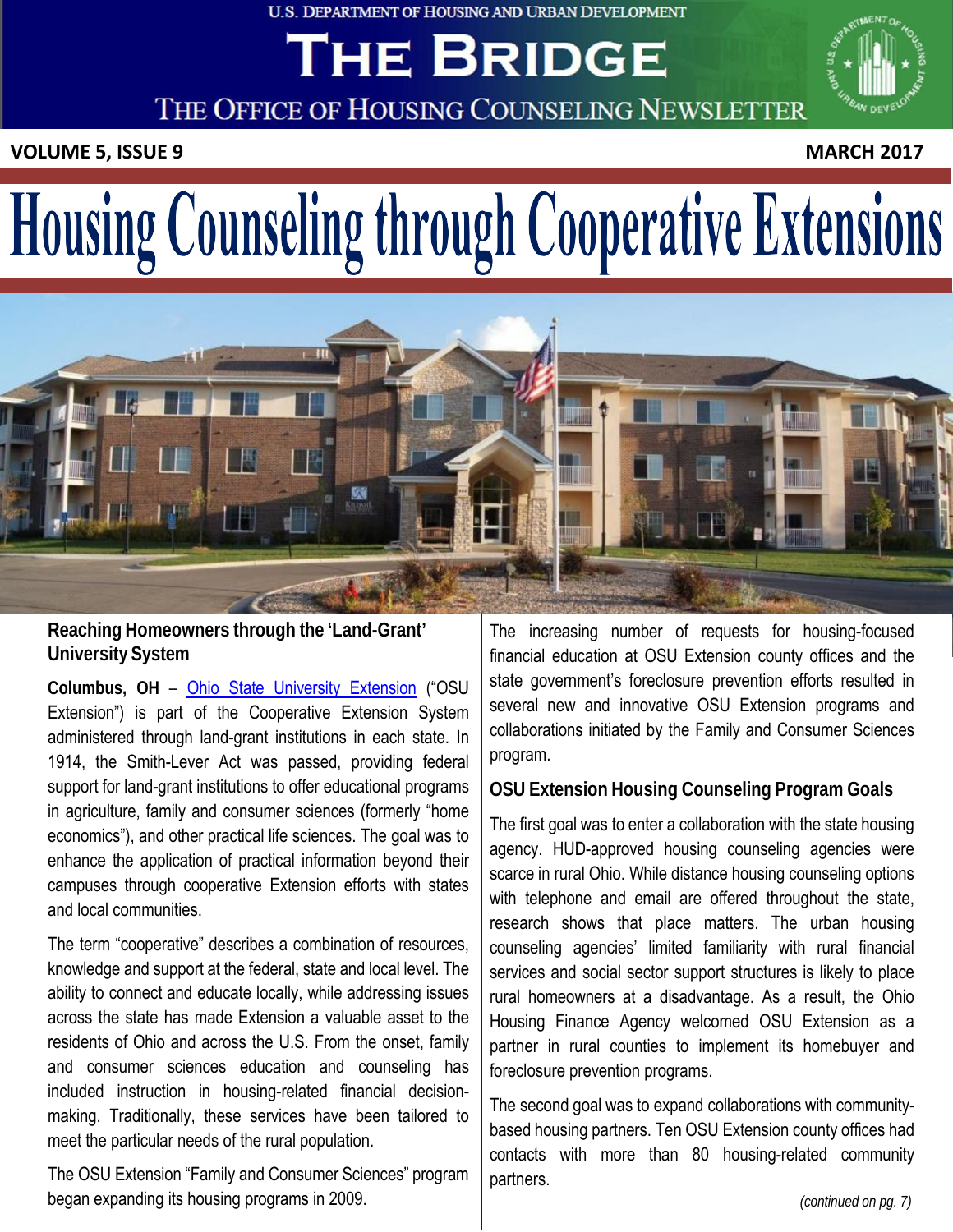

**Sarah Gerecke** *Deputy Assistant Secretary, Office of Housing Counseling*

#### Greetings,

March is Women's History Month, which had its origins as a national celebration in 1981 when Congress passed Public Law 97-28 that authorized and requested the President to proclaim the week beginning March 7, 1982 as "Women's History Week." Since 1982, Congress has passed additional resolutions requesting and authorizing the official recognition to the entire month of March. This year's theme is: *"Honoring Trailblazing Women in Labor and Business,"* which pays tribute to women who have successfully challenged their roles in both business and the paid labor force. You can view the list of 2017 honorees [here.](http://www.nwhp.org/womens-history-month/2017-honoree-nominations/)

In keeping with the theme of Women's History Month, this issue of '*The Bridge*,' highlights two dynamic women who have made a substantial impact on housing counseling. They are both leaders in the housing counseling industry and are making a difference in the lives of people living in the communities they serve.

This month, we also feature the role of Cooperative Extensions in housing counseling, which provide non-formal education and learning activities to people throughout the country — to farmers and other residents of rural communities as well as people living in urban areas. These extensions take knowledge gained through research and education and bring it directly to the people to create positive change.

Cooperative extensions through more than 100 land-grant colleges and universities have been serving our nation since the 1800s and play a vital role in supporting families and building communities by providing practical information to agricultural producers, small business owners, consumers, families, and young people.

Now, they have added housing counseling to an already robust list of services they provide. I am a big fan of the cooperative extension programs. They helped me diagnose the soil problems in my little garden, and they help hundreds of families – many in rural areas – to improve their financial management skills in order to achieve their housing goals.

#### *Sarah*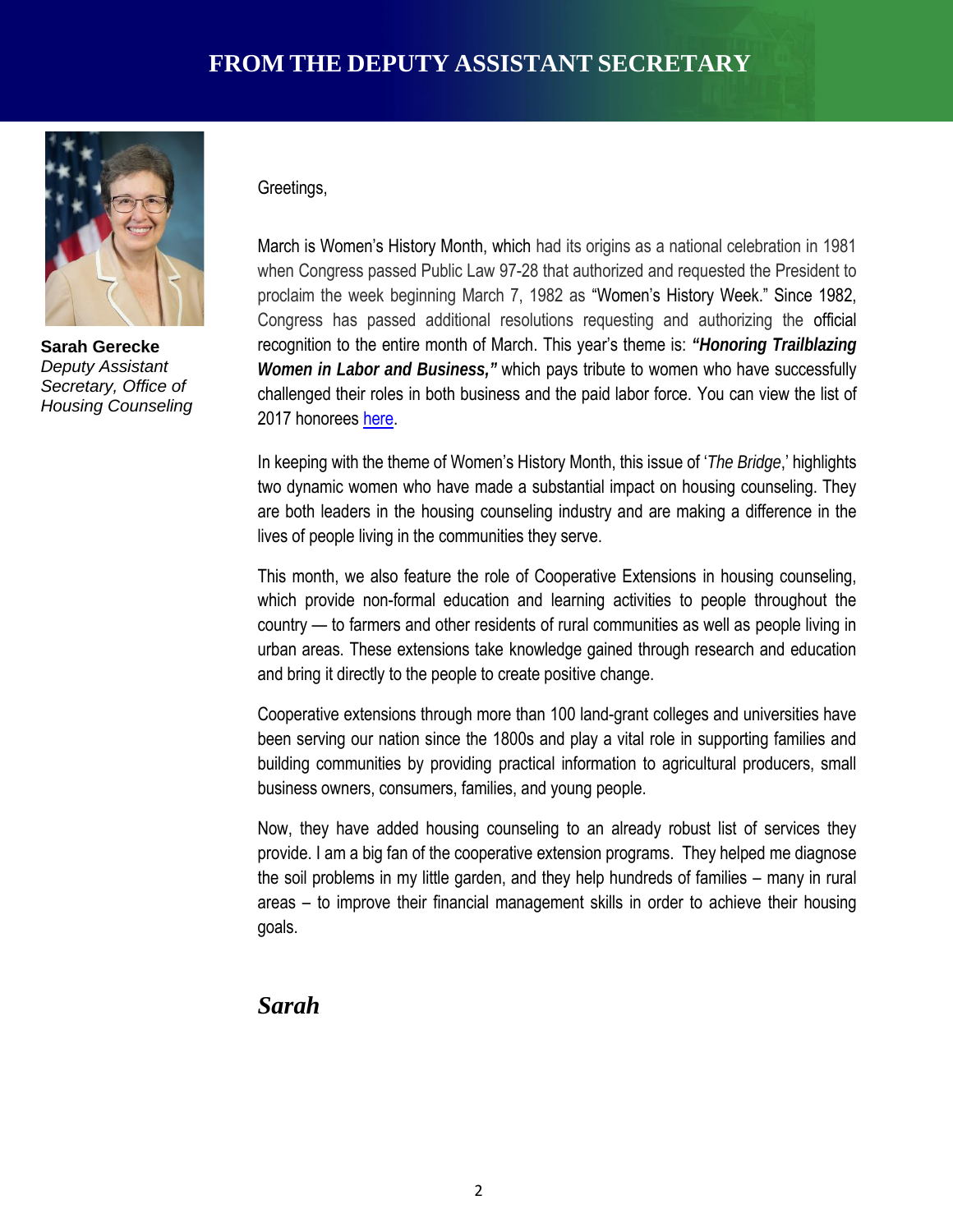# **WOMEN IMPACTING HOUSING COUNSELING**

**Cape Coral, FL** - Bonnie Schnell has served as the Executive Director of Cape Coral Housing [Development](http://capecoralaffordablehousing.org/home/) Corporation [\(CCHDC\)](http://capecoralaffordablehousing.org/home/) since February 1995. Cape Coral Housing Development Corporation is a grassroots, private not-for-profit HUD-approved housing counseling agency serving Cape Coral, FL since 1992.

CCHDC was conceived by a group of local banking, law, real estate, and civic leaders to address a growing need for affordable housing in Cape Coral following the inception of the [Sadowski](http://www.floridahousing.org/FH-ImageWebDocs/AboutUS/SadowskiAct_Outline.pdf) Act in 1992, which created a dedicated source of revenue for housing from a portion of documentary stamp taxes on the transfer of real estate. Bonnie was hired as the first Executive Director of CCHDC coming from Consumer Credit Counseling Agency. She holds a Criminology Degree with minors in Public Administration and Psychology from Florida State University.

Over the years, CCHDC has grown from a one-person operation managing four – five homes annually to a prosperous non-profit with six employees, building over 120 houses, owning 48 homes and running five programs under one roof.

CCHDC partners with the City of Cape Coral to provide the best affordable housing program in the area. The partnership is so successful that the City of Cape Coral requested that the agency take over the mission of the [Owner-Occupied](http://www.capecoralaffordablehousing.org/programs/index.php?page=program3) [Rehabilitation](http://www.capecoralaffordablehousing.org/programs/index.php?page=program3) program on March 1, 2009.

Since then, CCHDC has provided rehabilitation services to 180 homeowners. Two years ago, the Owner-Occupied Rehabilitation program was expanded to assist low-income residents in the Utility [Extension](http://www.capecoral.net/department/utilities_department/utilities_extension_projects/index.php#.WNlgNf7fOJD) Areas to connect their homes to centralized utilities.

Cape Coral Housing Development Corporation is the city's go to agency when any new programs are developed. Examples of other programs the agency has implemented in partnership with the City include:



*Bonnie Schnell*

- Florida Homebuyer Opportunity Program: First -Time Homebuyer Tax Credit Program
- Foreclosure Prevention Program
- Disaster Relief and Shutter Installation
- Homebuyer Education classes
- Neighborhood Stabilization Program
- Residential Construction Mitigation Program

During the past 22 years, under Bonnie's leadership, CCHDC has assisted more than 820 families attain the American Dream of homeownership through its housing programs.

In 2013, CCHDC and the City of Cape Coral, were awarded the inaugural Florida Housing Coalition Outstanding Housing Assistance Award for an Americans with Disabilities Act (ADA) home developed for a paraplegic client to allow him to live independently.

In 2015, Bonnie was awarded the Paul Harris Fellow Award by the Rotary Foundation for her continued efforts and contributions to the community. She currently serves on the City's Affordable Housing Advisory Committee.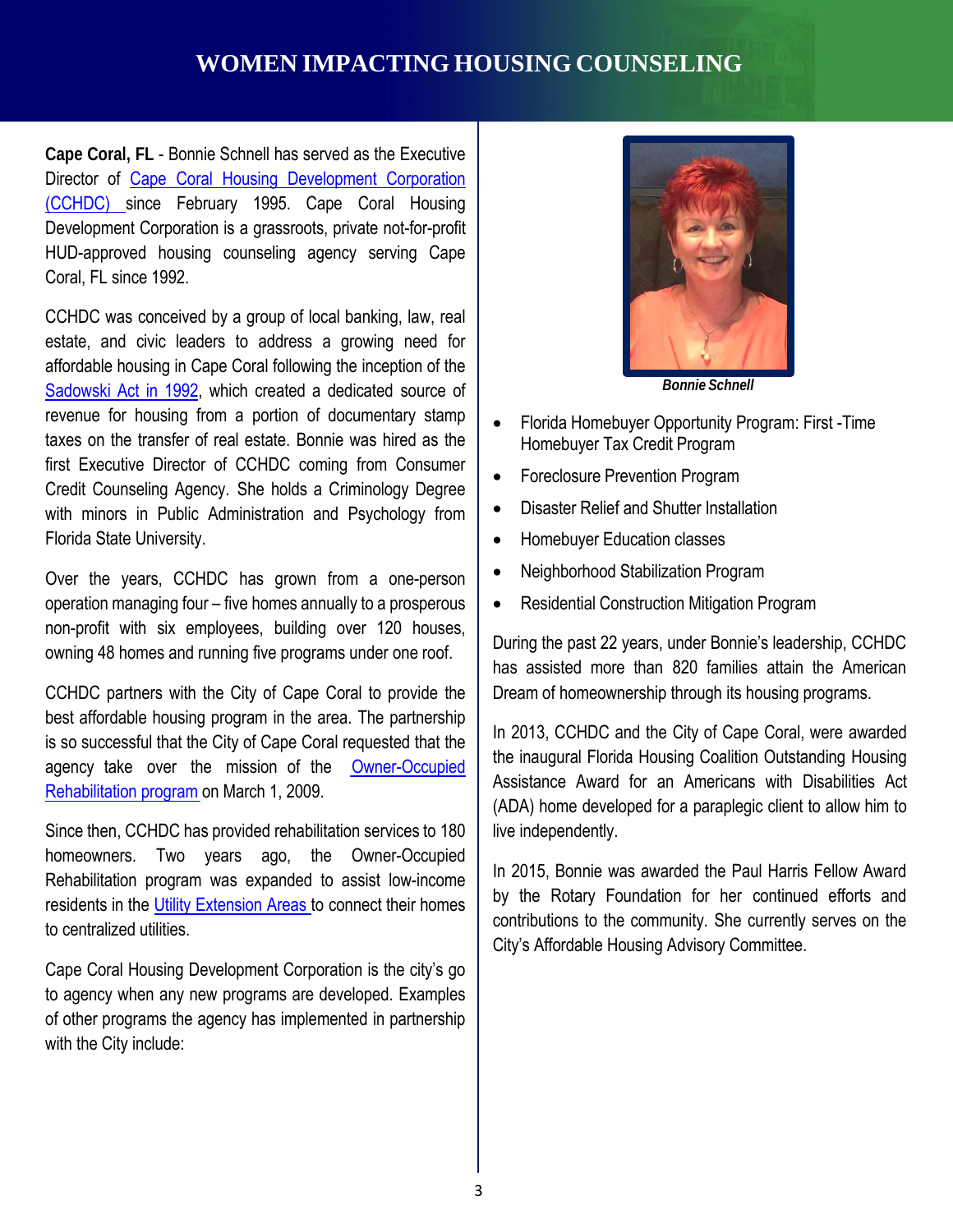# **WOMEN IMPACTING HOUSING COUNSELING**



*Lori R. Gay*

**Los Angeles, CA** - Lori R. Gay is the President and Chief Executive Officer of [Neighborhood](http://www.nhslacounty.org/) Housing Services of Los [Angeles](http://www.nhslacounty.org/) County (NHS), a non-profit lender, developer, and neighborhood revitalization corporation. She has worked in the community development field for almost three decades and has focused her efforts on rebuilding impoverished communities and creating mechanisms for community empowerment and ownership. In her 26 years at NHS, she's seen it all: civil unrest, an earthquake, and a foreclosure crisis that jeopardized thousands of homes. Through it all there has always been one constant: "We continue to have the honor to serve people in their time of need," stated Lori Gay.

Incorporated in 1984, NHS catapulted from a small local housing agency to one of the largest, non-profit affordable homeownership providers in Southern California. NHS is a HUD-approved housing counseling agency and part of the NeighborWorks®America national network.

Today, NHS provides work for over 40 employees serving clients throughout Los Angeles County. Fueled by passion and determination, the staff and volunteers are committed to revitalizing communities, building stronger neighborhoods and helping families of modest means actualize their dream of homeownership.

Since 1984, NHS has:

- Developed and rehabilitated over 21,000 housing & commercial units,
- Placed 4.4 million families on the road to homeownership,
- Created 225 block clubs.
- Employed over 230 neighborhood youth, and
- Invested more than \$4.7 billion back into some of Los Angeles County's toughest neighborhoods.

NHS touches the lives of more than one million households, revitalizing low- to moderate- income neighborhoods destabilized by blight and economic divestiture.

#### **SUCCESS STORY**

As the foreclosure crisis began to escalate, NHS organized more than 50 fairs throughout Los Angeles County touching thousands of at-risk homeowners. Many of them weathered the economic storm with ease, including Gregoria Chavez, a seamstress and mother of four.

Chavez and her then-husband raised their four daughters for six years in Chinatown's Mead Housing Projects before buying a home with NHS' help in 1996. "When I came to this country, I came with a big dream," said Chavez. "It doesn't matter what it takes, I'll get a house for my daughters." Her resolve to keep her home and determined adherence to the financial strategies she learned at NHS served her well, even as the foreclosure crisis began to impact those closest to her like her sister who lost her house to foreclosure. During this time, Chavez continued to grow her small seamstress business to make her mortgage payments. Finally, after 18 years of following her NHS plan, Chavez sent in her final mortgage payment—12 years ahead of schedule. "Finally I can say it. My house."

In recent years, Gay has turned NHS back to its earlier placebased target neighborhood model. "The neighborhoods need us again. We can make an impact with a focused effort to revitalize," stated Lori. NHS' current attention is on the city of Compton, where construction is nearing completion on the 29 unit Alondra Townhomes and the innovative [Center](http://www.nhslacounty.org/sitecontent/Sustainable_Communities_Initiative_web.pdf) for [Sustainable Communities](http://www.nhslacounty.org/sitecontent/Sustainable_Communities_Initiative_web.pdf) (CSC), the first of several envisioned "one-stop-shops" for community development, where patrons have access to healthcare, a fitness center, employment resources, a small business incubator, and a healthy living cafe, in addition to the full array of regular NHS services and loans.

NHS' efforts also focus on the San Fernando Valley, South LA and the South Bay, all low- to moderate- income communities where more stable neighborhoods and pathways to homeownership are vital needs.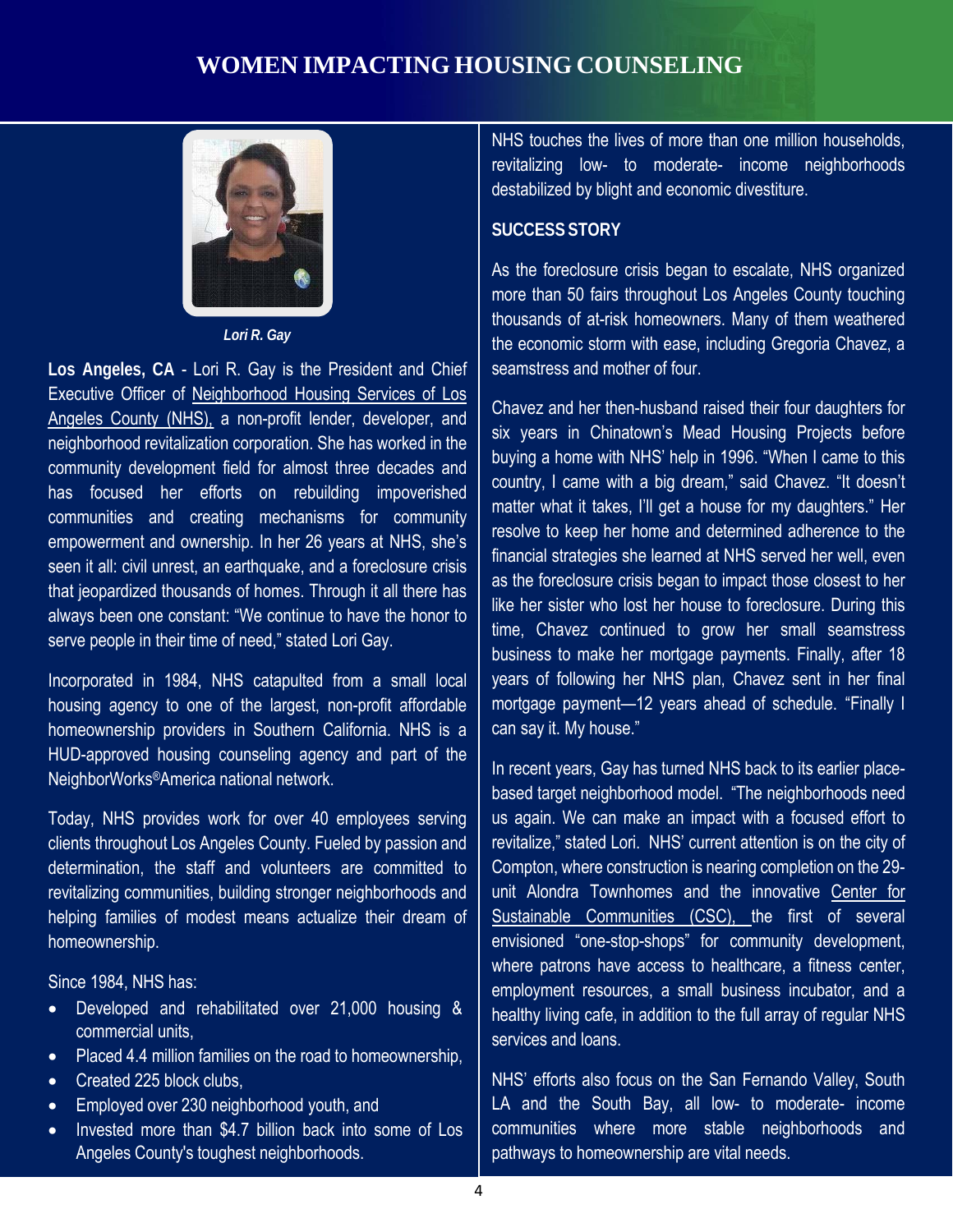# **TWENTY YEARS OF HOUSING COUNSELING IN NORTHERN VIRGINIA**

**Manassas, VA** – Virginia [Cooperative](http://www.pwcgov.org/government/dept/vce/pages/about%20us%20page.aspx) Extension Prince [William](http://www.pwcgov.org/government/dept/vce/pages/about%20us%20page.aspx) has been offering one-on-one housing and financial counseling in Prince William County and the Northern Virginia community since 1994. Virginia Cooperative Extension (VCE) is a partnership between Virginia Tech, Virginia State University and the U.S. Department of Agriculture. Its mission is to provide research based education programs and services at low or no-cost to create learning experiences and services that improve economic, environmental and social well-being.

VCE Prince William Financial Education and Housing Counseling services include Homeownership seminars with the Virginia Housing Development Authority curriculum. It also leads rental seminars, budgeting and financial education classes. Its housing counseling includes pre- and postpurchase, rental counseling, financial counseling, and foreclosure counseling at no cost to the client. Reverse mortgage counseling is also provided for a small fee.

VCE is located in the very affluent Northern Virginia area, however, 61 percent of all clients qualify as low-income; 42 percent of clients are single female head of household and 40 percent of households served reported the highest level of education as High School or General Equivalency Diploma. With 22 percent of residents identifying themselves as Hispanic, VCE Prince William has two full-time bilingual English/Spanish housing counselors.

#### **A Day in the Life of a Housing Counselor**

Margie Leon is a Senior Housing Counselor, CHC, who has been with the program since 1994. Margie's certifications are extensive including: Virginia Housing Development Authority; NeighborWorks®America, pre-post and foreclosure housing counseling, and HECM Counseling; National Homeownership Network Learning Alliance Housing Counseling; Virginia Tech Civil Rights and Diversity. Margie also is an Accredited Financial Counselor with the Association [for Financial](https://www.afcpe.org/) [Counseling](https://www.afcpe.org/) and Planning Education (AFCPE).

Margie's day usually begins with prepping for scheduled appointments and responding to incoming contacts. She is responsible for matching counselors to clients based on client needs. She prepares paperwork before appointments; drafts



letters and assembles financial packages for lenders to review; enters counseling session notes and outcomes into the database; handles multiple client follow-up calls and emails; and welcomes walk-in clients based on need. VCE's policy is to accept walk-ins whenever a counselor is available.

VCE's offices receive approximately five walk-ins a week, seeking information on housing counseling or referral services to other organizations for housing. Clients may even be clutching a foreclosure letter that they may not comprehend, hoping the agency will be able to help them right away. VCE's counselors are flexible and sometimes stay late or move their schedule as much as possible to accommodate emergency counseling needs.

For example, Margie had a walk-in client last November, who is a single Spanish-speaking mother of three. She was six months behind on her loan and afraid for her children's safety if she lost her home. Margie did the intake that same day to begin the steps toward a loan modification. In January, the client began a three-month trial period. The modification reduced her monthly payment by \$248.00, which made it affordable. The mother was relieved and grateful to be able to remain in her home with a payment she could manage.

Margie truly enjoys her work here as she says, "I love working directly with clients, helping them to choose the best services and options for them. I can see I am making a direct impact to better their lives. Seeing families able to remain in their home is really the best inspiration I could ask for."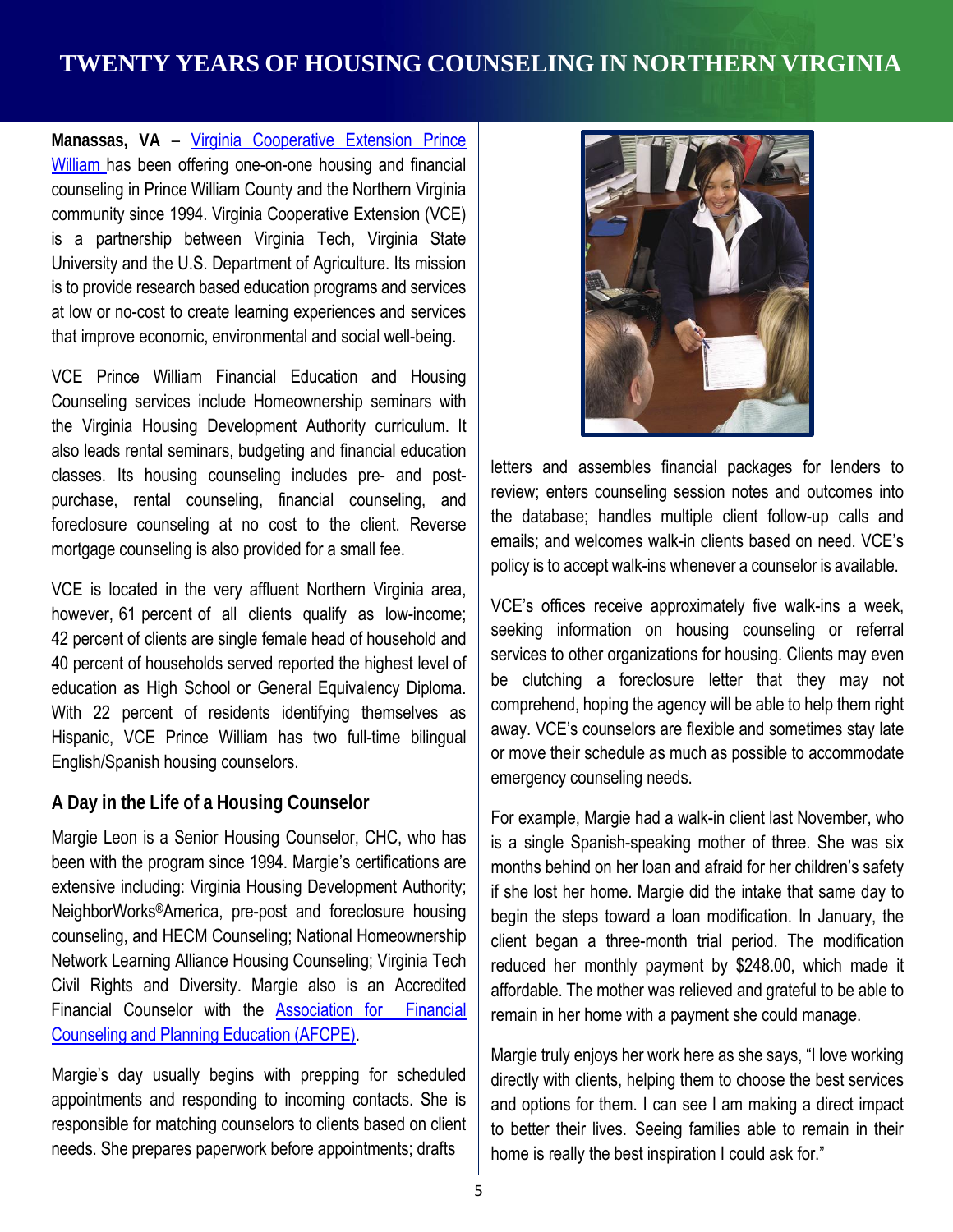# **EQUIPPING RESIDENTS TO BECOME NEW HOMEOWNERS**

**East Lansing, MI** - When people hear the name Cooperative Extension, an organization with a rich history of providing education focused on supporting farmers and 4-H youth, often comes to mind. However, that only tells part of the story. Formed in the late 1800s as part of the land grant university system, Michigan State University (MSU) [Extension,](http://msue.anr.msu.edu/) applies research and knowledge to support families so they may do their jobs better, raise healthy and safe children, build their communities and empower one another.

With offices in almost every Michigan county, the organization leverages federal, state, county, and grant support to address local community needs in the areas of agriculture, health and nutrition, children and youth, community development, natural resources programming, and financial and homeownership educational programs. Although MSU Extension is specific to the state of Michigan, each state has its own land grant university system with programs and services that meet the needs of local residents.

Since the mid-1980s, MSU Extension has provided researchbased programming for adults in financial management, homeownership and foreclosure prevention to help Michigan's families. The overarching goal of these efforts is for Michigan consumers to become aware of their personal financial profile and to adopt sound financial and housing practices – including managing spending, understanding credit, and developing a savings plan.

#### **MSU Extension's Role in Housing Education**

Buying a home is the largest single financial transaction most Americans will ever make. As a HUD and Michigan State Housing Development Authority (MSHDA) housing counseling agency, [MSU Extension's](http://msue.anr.msu.edu/) homeownership program provides education to help Michigan residents become more knowledgeable about the homebuying process. The program offers homebuyer pre-purchase education workshops that equip clients with valuable information about the homebuying process, so that they can successfully navigate the technicalities and avoid costly mistakes. Most sessions include guest speakers from the housing industry, including real estate agents, lenders, and maintenance professionals, that provide up-to-date industry knowledge.



For tech-savvy clients, educational courses are conducted via online webinars. Participants can attend interactive, online educational workshops from the comfort of their own homes. The online webinar course is divided into three separate twohour sessions and covers the same content as face-to-face educational courses.

MSU [Extension](http://msue.anr.msu.edu/) also participates with the online homebuyer's course, [eHomeAmerica.](https://www.ehomeamerica.org/msue) Upon successful completion of the course, an MSU Extension housing counselor follows up to answer any questions or discuss the unique housing and homeownership needs of the online participant.

Whether they choose the face-to-face, webinar, or online educational course, participants receive a certificate of completion after successfully finishing the course. This certificate may assist them in receiving state housing authority down payment assistance and help qualify for a loan from a local lender.

MSU Extension has reached 860 participants through 231 workshops in 31 of Michigan's 83 counties. Surveyed participants who completed the homebuyer education workshops in 2016 reported that over 80 percent:

- Paid their mortgage on time every month,
- Could identify down payment and closing requirements of a loan,
- Can calculate reasonable housing costs, and
- Can identify the best type of mortgage for their needs.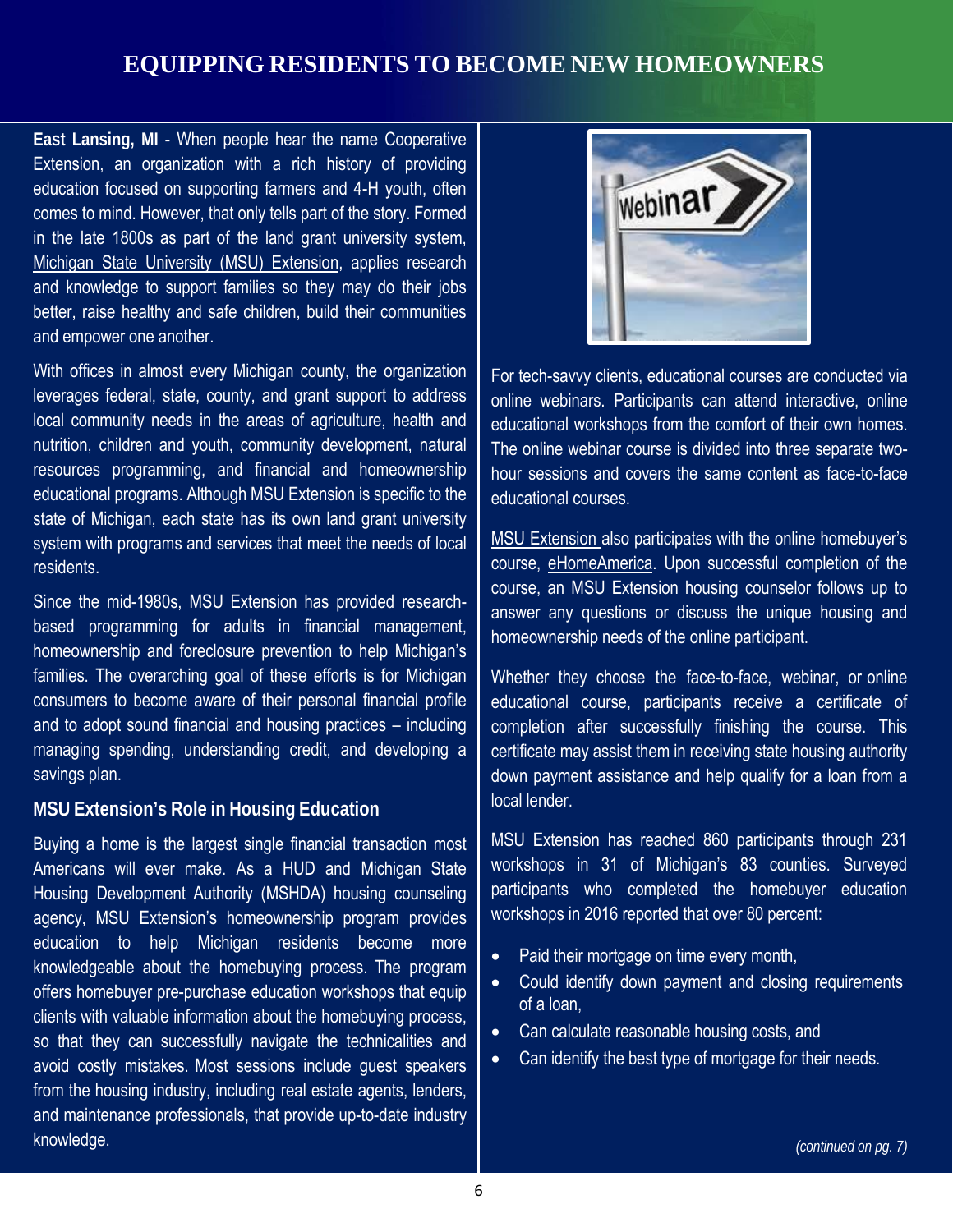# **LAND GRANT UNIVERSITY EXTENSIONS (CONT.)**

*(continued from pg. 1- Reaching Homeowners through the 'Land-Grant' University System)*

For example, the OSU Extension office in rural Clermont County was the only on-location housing counseling agency in this high-foreclosure growth area, providing pre- and postpurchase housing counseling. Collaborations were well established with several community partners, such as the local Department of Job and Family Services agency, the Clermont County Community Planning Department Neighborhood Stabilization Program, the Community and Economic Development Department, and the Affordable Housing Coalition, which were key ways for establishing financial security among homebuyers and homeowners.

In the urban context, the OSU Extension University District office in the Weinland Park neighborhood in Columbus, Ohio served a high-poverty area, where homes were being renovated or newly built, funded by the Neighborhood Stabilization Program, low-income housing tax credits, and Habitat for Humanity.

Since becoming a HUD-approved housing counseling agency, OSU Extension has been educating homebuyers with the publication of its Homebuyer's Guide, a 65-page publication, written by OSU Extension county-based faculty and staff. This comprehensive guide explains the home-buying process, helps with post-purchase planning, and advises on lossmitigation steps. While including Ohio-specific content and links, the guide is a valuable teaching tool for any homebuyer.

OSU Extension housing counseling services were established to respond to an urgent community need. Today, earlyintervention homebuyer education and counseling has emerged as an excellent match to the broad financial knowledge and instructional training of OSU Extension faculty and staff. These programs are expected to grow and have been the focus of its renewed HUD approvals in recent years.

*(continued from pg. 6 – Equipping Residents to Become New Homeowners)*



In addition, 86 percent of participants would recommend the program to someone interested in a housing education program. To find a land grant university extension office in your community, visit the Land Grant [University](https://nifa.usda.gov/land-grant-colleges-and-universities-partner-website-directory) Website [Directory.](https://nifa.usda.gov/land-grant-colleges-and-universities-partner-website-directory)

#### **Interested in learning more?**

MSU Extension offers financial literacy and homeownership workshops throughout the year to help clientele become financially healthy. In addition, for those who have suffered a financial crisis, MSU Extensions offer an online [Starting](http://msue.anr.msu.edu/program/mimoneyhealth/startingover) Over After [Foreclosure](http://msue.anr.msu.edu/program/mimoneyhealth/startingover) toolkit with eight self-contained units to help jump-start and organize the recovery process.

For more information, check out the MI Money Health website or the MSU Extension calendar of events online to find classes and programs. To learn more about the MSU Extension financial and homeownership education program, visit: [MIMoneyHealth.org](http://msue.anr.msu.edu/program/info/mimoneyhealth) or call 1-888-678-3464.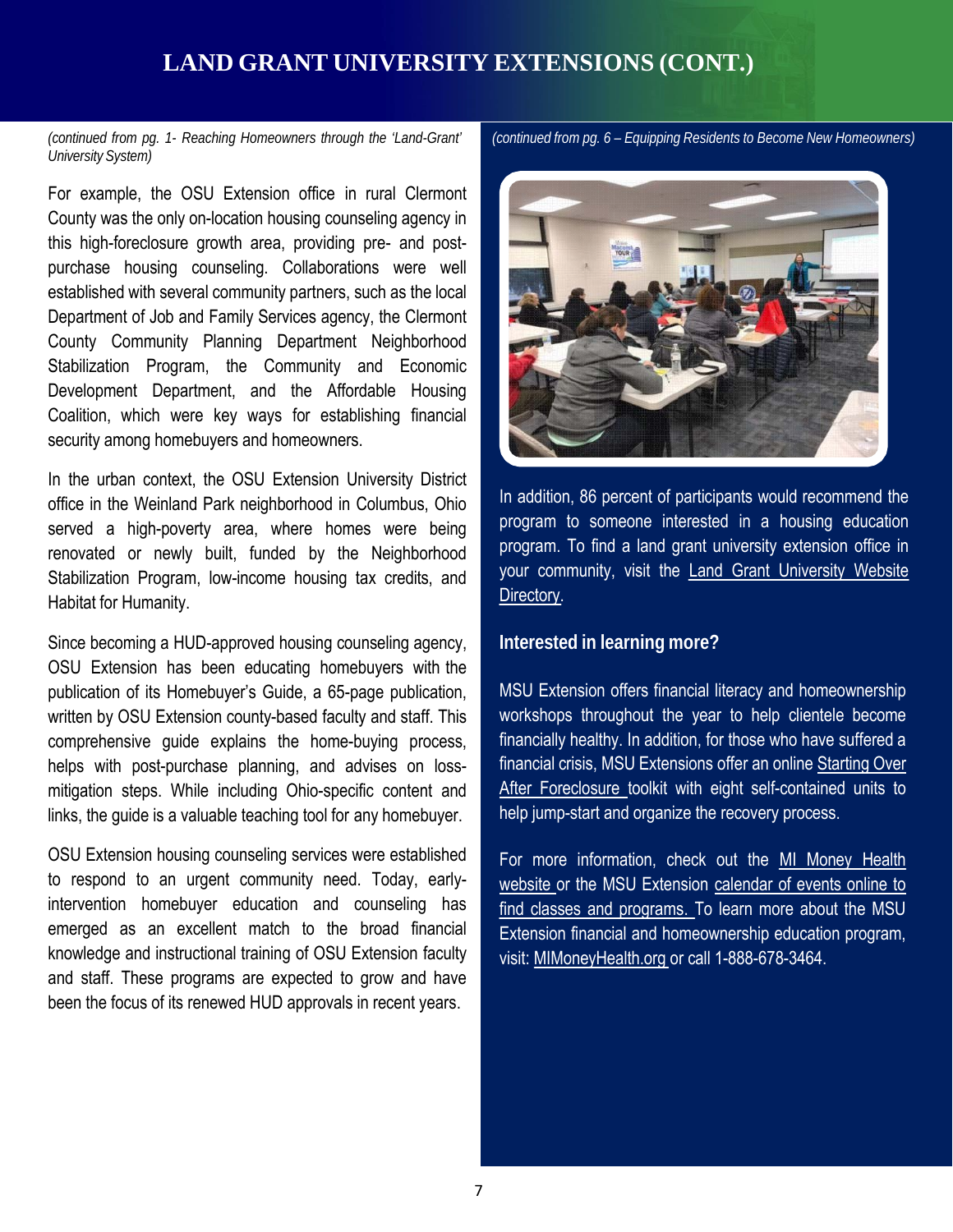# **CHAMPIONS OF SERVICE**

**Tribal Official Passionate About Helping Others Find 'Homes'**



*Kay Perry*

**Ada, OK** – Kay Perry taps on a calculator to determine how long she has assisted thousands of people realize the "American Dream" of homeownership. She smiles at the answer – 35 years. Perry has worked in all facets of real estate – homebuyer education professional, loan processing, loan origination, loan closing and selling real estate.

For the last 16 years, Perry has served as director of Chickasaw Nation [Counseling](https://www.chickasaw.net/Services/Housing-Counseling-and-Loan-Services.aspx) and Loan Services. "I just love my job. I wouldn't have been doing it for 35 years if I didn't." The affection for her job may come from Perry's childhood in rural Oklahoma. "We grew up so poor and had so little, I can remember thinking – even as a freshman in college –anybody who owns a home has got to be rich. That was back in the 1960s. Owning a home became so important to me," Perry said.

When she was 35, she purchased her first home. That age is higher than the average first-time buyer. Perry was a single mom trying to make ends meet while working full time. According to Perry, most initial homebuyers are in their late 20s. So it's little surprise that assisting couples to purchase their first home delights her. "I always enjoy working with young couples. They are extremely grateful. You just have to take them by the hand and walk them through the process so they understand everything they're doing."

While she may be employed by a sovereign nation, her office doors are open to everyone in need of assistance. Under Perry's leadership, the Chickasaw Nation Counseling and Loan Services became a HUD-approved housing counseling agency. "I felt the HUD training would make us better counselors by gaining the tools to show clients how to manage their financial life responsibly."

The training also allowed Perry and her staff to write grants and as a result, her department has been awarded counseling grants seven consecutive years to assist individuals, couples and families through every step of the home-buying process. "These tools and lessons are invaluable to explaining each step, each charge at closing, home maintenance and preparing them for homeownership," she said.

It is preparing to be a homeowner, working to improve credit, being disciplined individually with financial affairs and breaking bad habits that are keys to a successful outcome, Perry stresses. "Everyone – and I mean everyone – goes through a period where they put their credit worthiness at risk. I tell my clients all the time, their credit score is the most important factor in their lives, second only to God and family. You need to treat it with respect and take good care of it."

Many programs are offered through Perry's department and one of the most popular is Homebuyer Education Seminars. These classes help first-time homebuyers and even people who may have previously purchased homes. "It is a one-stop educational experience. All aspects of homeownership are discussed; having good credit scores, preapproval for loans, closing costs are explained, the importance of home inspections and what to expect from start to finish," Perry stated. Thus far, 2,643 people have taken advantage of the program and participation is growing.

"Owning a home is the American Dream," Perry explains. "There isn't a feeling as gratifying as working and pinching pennies and preparing for it. When it finally happens, it is magical."

## **Congratulations Kay Perry, you are a Champion of Service!**

Success Stories highlighting client's achievements. Nominations of persons both inside and outside of HUD are welcomed. THE BRIDGE is pleased to recognize Champions of Service who have provided exemplary service in the Housing Counseling arena and **Please send your nominations by the 20th of each month to:** [thebridge@hud.gov.](mailto:thebridge@hud.gov)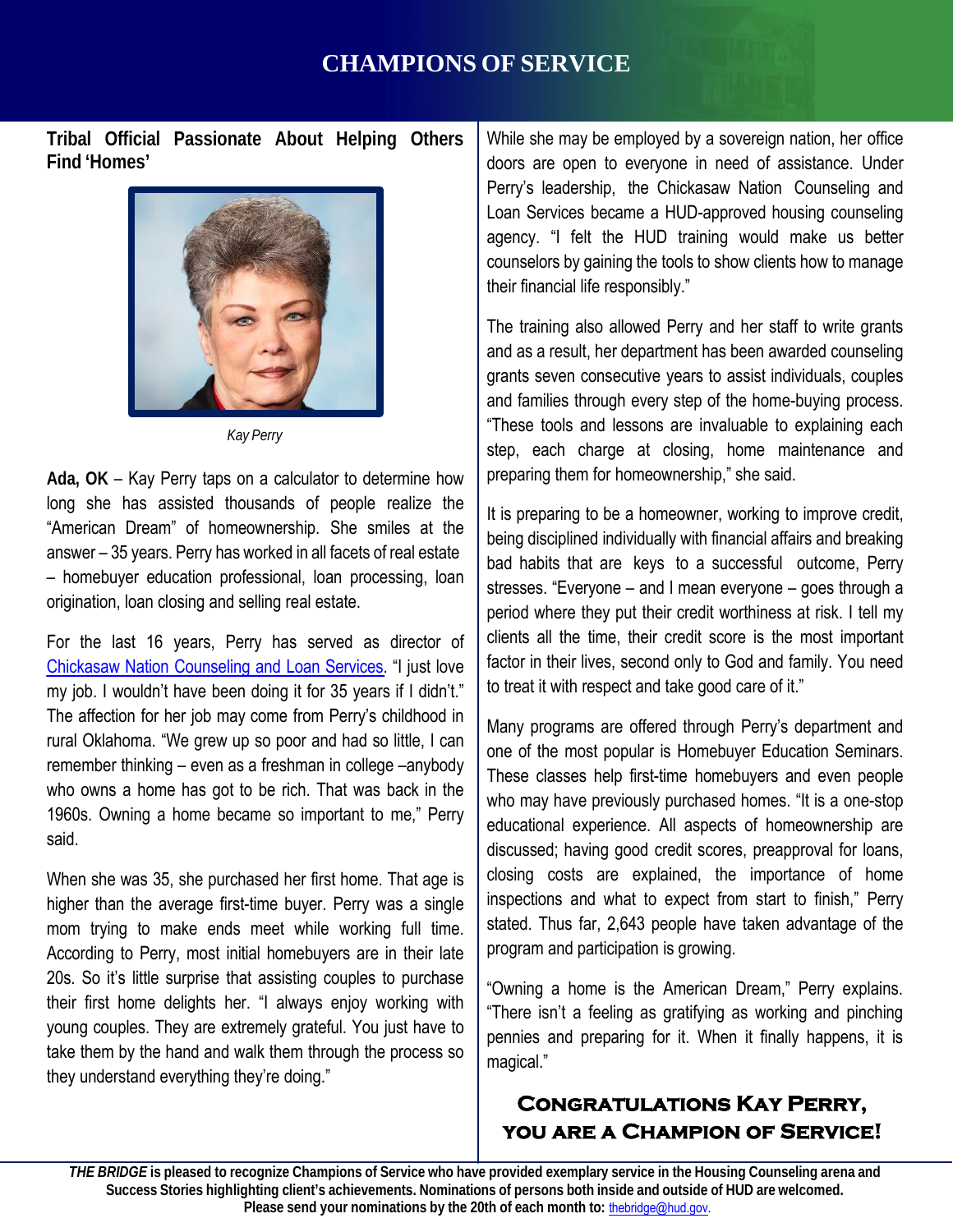# **INQUIRING MINDS WANT TO KNOW**



This month's segment addresses Frequently Asked Questions (FAQs) regarding housing counselor certification. A complete list of FAQs on this topic can be found at FAQs.

- **Q: What is HUD's Housing Counseling Certification**
- **A:** After the Final Compliance Date any Housing Counseling required under or provided in connection with any program administered by HUD shall be provided only by
- **Q: Is the testing and certification requirement only for counselors that provide housing counseling for Participating Agencies that receive a HUD Housing Counseling Grant?**
- A: No, the requirement applies to all Participating Agencies **basis**. and all counselors that provide housing counseling under or in connection with any HUD program.
- **Q: Who must be certified in an agency approved to participate in HUD's Housing Counseling Program?**
- **A:** After the Final Compliance Date, all individuals working for a Participating Agency who provide Housing Counseling services, or oversee group education, or both, must be HUD certified. This includes Home Equity Conversion Mortgage (HECM) counselors.

Staff who do not directly provide Housing Counseling, do not oversee group education, and whose roles are limited to other tasks such as management or administrative support of a housing counseling program are not required to become HUD certified housing counselors.

- **Q: When can a Housing Counselor use the title "HUD Certified Housing Counselor"?**
- **requirement? A:** Only housing counselors certified by HUD (i.e., counselors who have both passed the HUD certification examination and work for a HUD Housing Counseling Program Participating Agency) may utilize the title "HUD Certified Housing Counselor."
- HUD certified housing counselors. **Q: Could you clarify the meaning of "works for" in the following statement "an individual who works for an agency approved to participate in HUD's Housing Counseling Program"?**
	- **A:** The term "works for" means both paid employees and volunteers of a Participating Agency, on a full- or part-time
	- **Q: Can individuals who work for a HUD Housing Counseling Program Participating Agency, but who are not currently providing housing counseling services, become certified?**
	- **A:** Yes, agency staff that work for a Participating Agency, who do not provide housing counseling, but are currently performing other functions, may become certified provided they pass the certification examination, and their employment has been verified by the Participating Agency to comply with HUD requirements.

HUD continues to require that at least half the Participating Agency's counselors must have at least six months of experience in the job they will perform in the Participating Agency's Housing Counseling Program.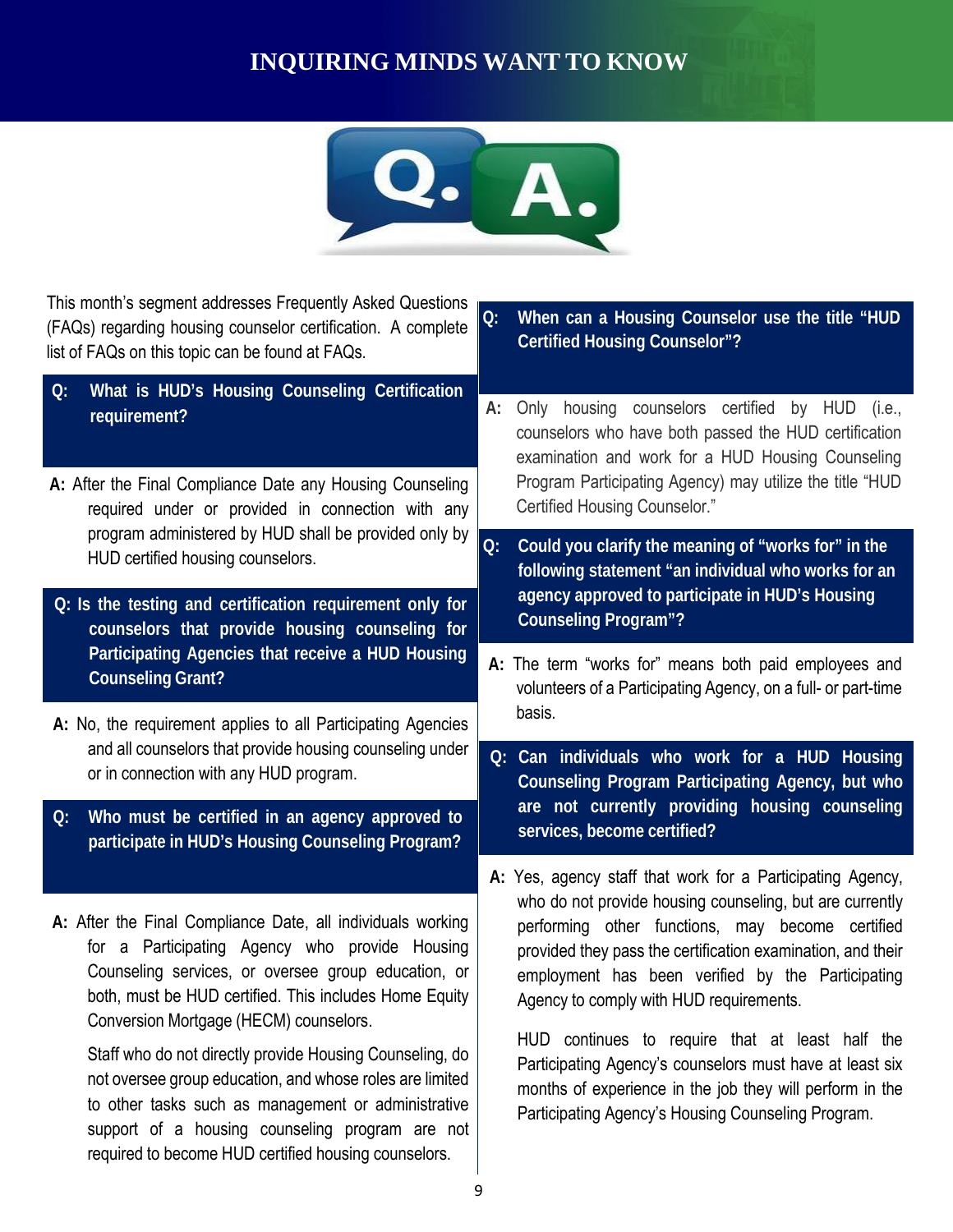# **TOOLS AND RESOURCES**

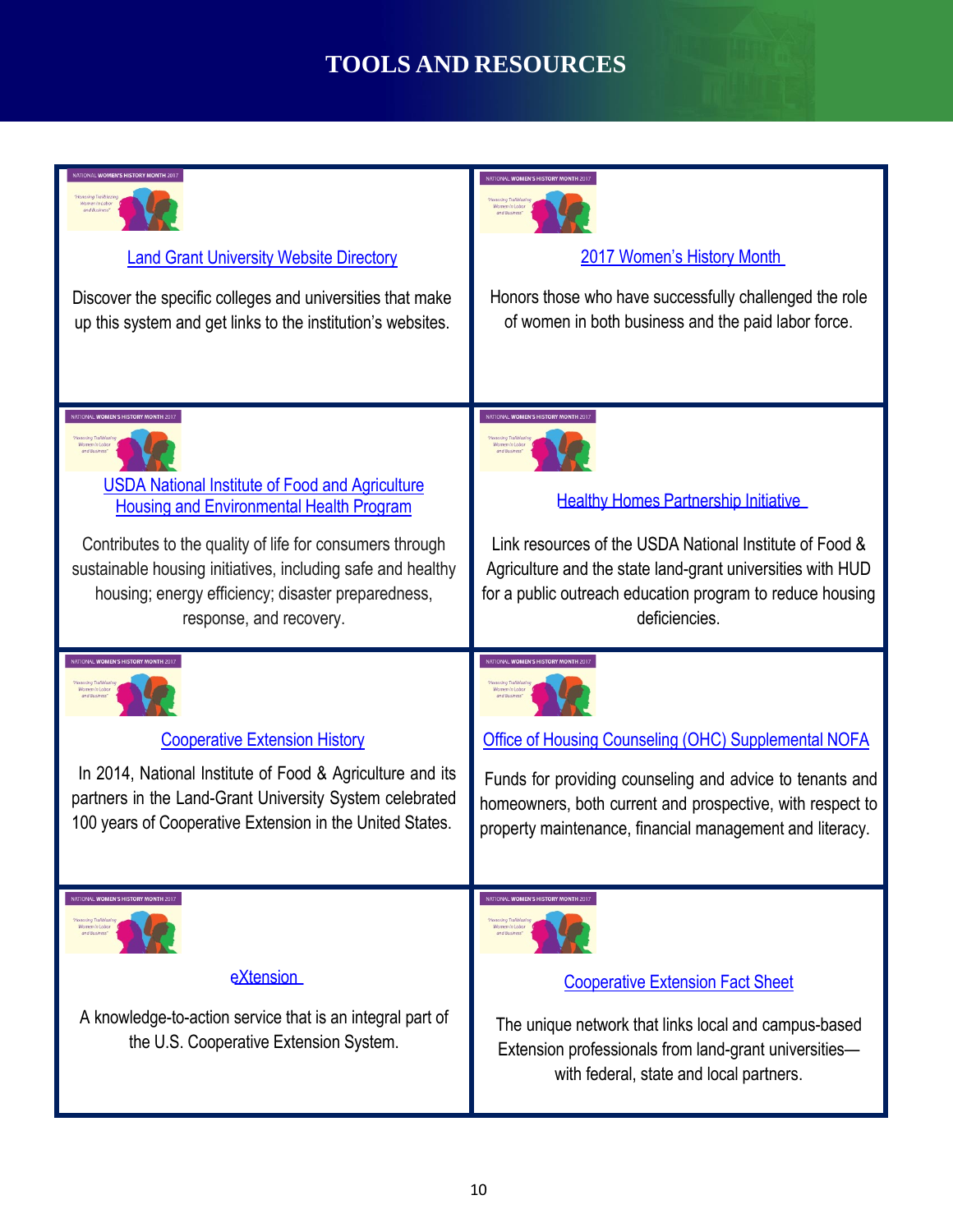# **HELP US DECIDE**